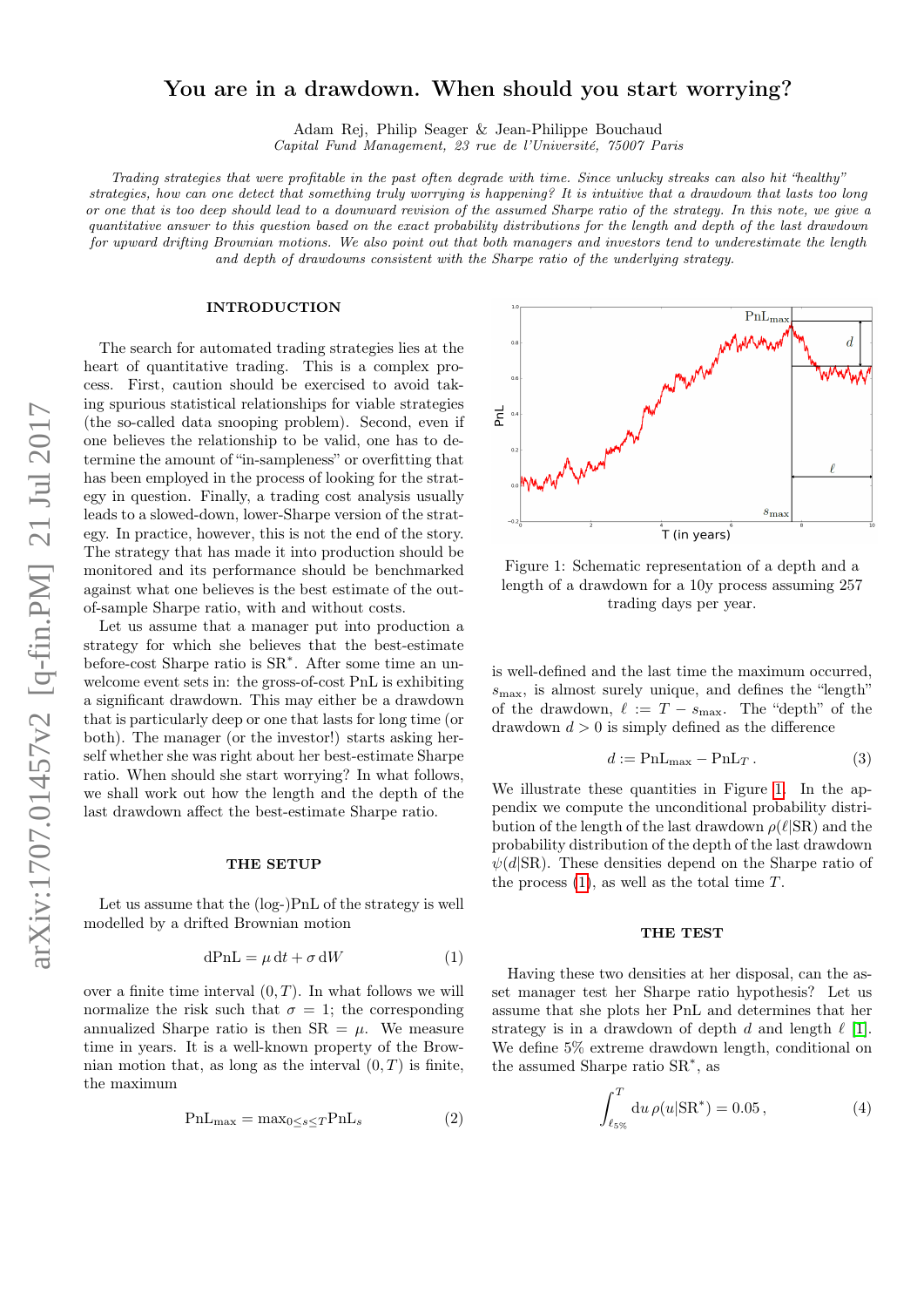and the  $d_{5\%}$ 

$$
\int_{d_{5\%}}^{\infty} du \,\psi(u|SR^*) = 0.05. \tag{5}
$$

Both quantities have very intuitive interpretation. For a strategy with a Sharpe ratio  $SR^*$  there is only 5% chance that the the drawdown will last longer than  $\ell_{5\%}$ . In the same vein, there is 5% chance that the depth of the drawdown will exceed  $d_{5\%}$ . We show the numerical dependence of  $\ell_{5\%}$  and  $d_{5\%}$  on the Sharpe ratio in Figures [2](#page-1-0) and [3.](#page-1-1) These results are consistent with the well-known fact (see e.g. [\[2\]](#page-3-1)) that for a Brownian motion the depth of a typical drawdown is inversely related to the Sharpe ratio, while the length of drawdown is inversely related to the square of the Sharpe ratio. We fitted and overlaid this heuristic dependence upon the 5% curves. We observe almost perfect match for a wide range of values of Sharpe ratios. The mismatch for small Sharpe ratios is due to the finite time interval effects.

Now the asset manager may compare the values of her current drawdown length  $\ell$  and depth  $d$  with the above 5% values. If either of them lies outside its 5% interval, what should the manager conclude? There are essentially three possible scenarios.

- Scenario 1: Both the Brownian model and the assumption made about the Sharpe ratio  $SR^*$  are acceptable. The deep or long drawdown observed is just bad luck or, put differently, a 5% event.
- Scenario 2: The Brownian model is acceptable but the Sharpe ratio SR<sup>∗</sup> has been overestimated.
- Scenario 3: The Brownian model is inadequate and underestimates the probability of drawdowns. This can happen for various reasons like a non-Gaussian distribution of real-life returns, non-stationarity of the volatility, or weak positive autocorrelation of the returns of the strategy, etc. [\[3\]](#page-3-2) All these effects generate longer and/or deeper drawdowns.

The last scenario is of course important to keep in mind, but we argue that from a practitioner's point of view, it is always better to err on the side of caution, so that the Brownian model sets a very useful benchmark. The test we propose clearly does not allow to distinguish between the first two scenarios. It is thus possible that this test will cast doubt on a correctly estimated Sharpe ratio, but, again, can serve as a precautionary signal. However, we believe that both managers and investors tend to underestimate the length and depth of perfectly acceptable, "normal" drawdowns. Indeed, there is a 5% chance for the drawdown of a ten-year process with  $SR = 0.5$  to last 7 years or more! Figures [2](#page-1-0) and [3](#page-1-1) are therefore helpful for managers and investors to draw a (fine) line between "business as usual" and possibly worrisome events.



<span id="page-1-0"></span>Figure 2: The 5% length (in years) of a drawdown as a function of the Sharpe ratio for a ten-year process, and a fit as  $\ell_{5\%} = 2.14 \times SR^{-2}$ .



<span id="page-1-1"></span>Figure 3: The normalized 5% depth of the drawdown interval as a function of the Sharpe ratio for a ten-year process, and a fit as  $d_{5\%} = 1.50 \times \text{SR}^{-1}$ .

The proposed test allows one to update the Sharpe ratio estimate so that it becomes consistent with the drawdown observed. Let us assume, for example, that the manager determined that the drawdown depth  $d_{\text{obs}}$  that she had observed is outside the 5% interval,  $d_{\text{obs}} > d_{5\%}$ . She then can use Figure [3](#page-1-1) to update the Sharpe ratio to SRupdated such that

$$
\int_{d_{\text{obs}}}^{\infty} du \,\psi(u|\text{SR}_{\text{updated}}) = 0.05. \tag{6}
$$

In the same way, we may update the Sharpe ratio in order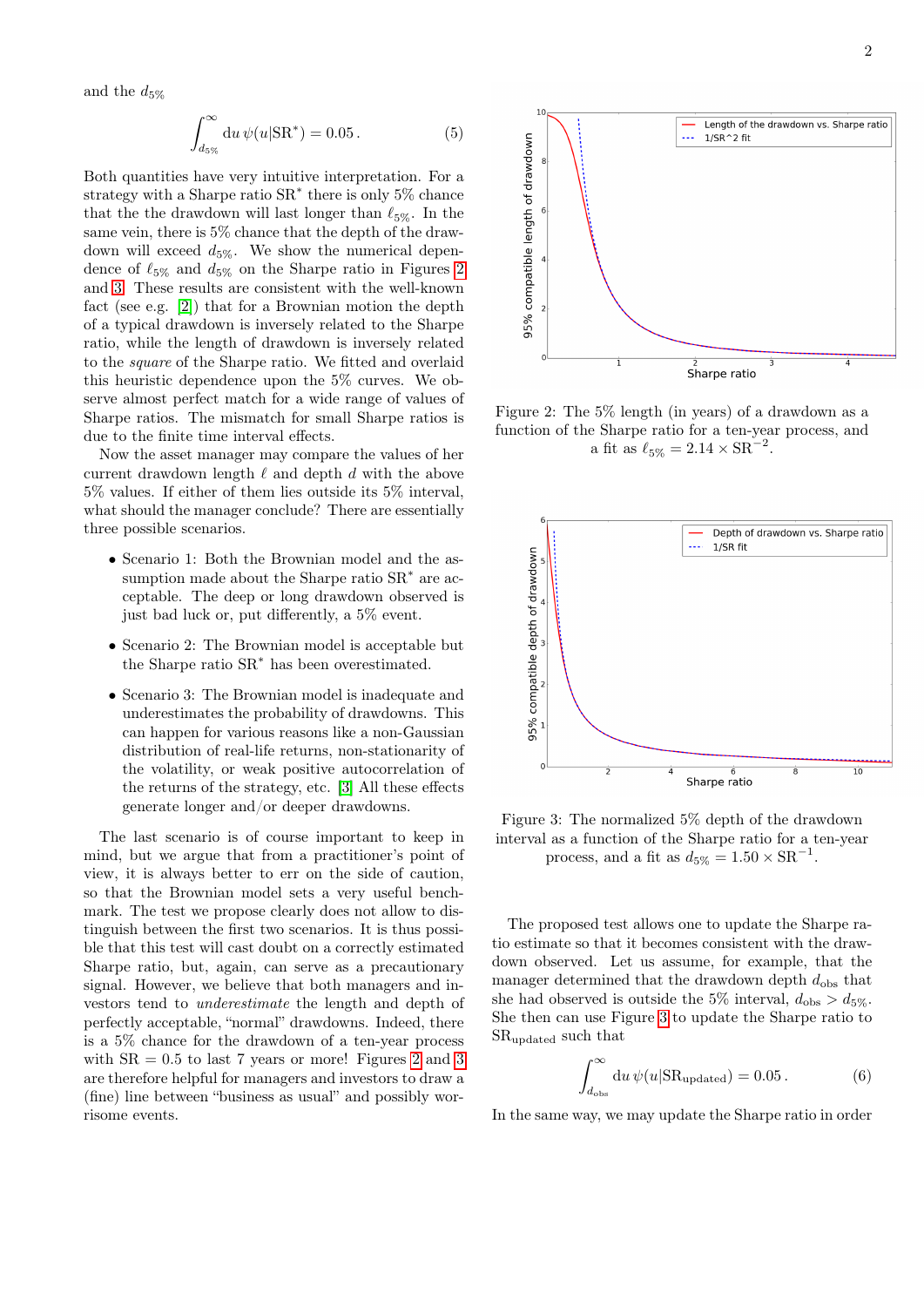

<span id="page-2-0"></span>Figure 4: The upper boundary of the conditional drawdown corridor, defined as  $\mathbb{P}(\ell \geq \ell^+ | d^*) = 0.05$ , for different values of the Sharpe ratio of a 10y process.  $\ell^+$ is expressed in years.



<span id="page-2-1"></span>Figure 5: The lower boundary of the conditional drawdown corridor, defined as  $\mathbb{P}(\ell \leq \ell^{-} | d^*) = 0.05$ , for different values of the Sharpe ratio of a 10y process.  $\ell^$ is expressed in years.

to render it compatible with the length of the observed drawdown.

Finally, the knowledge of the joint distribution of  $\ell$ and d allows us to answer more complex questions. For example, having observed a drawdown of depth  $d^*$ , one can compute the conditional probability of the length  $\ell$ of that drawdown. Let us define the boundaries of the 90% probability region,  $\ell^{\pm}(d^*)$ , as

$$
\mathbb{P}(\ell \ge \ell^+ \,|\, d^*) = 0.05, \qquad \mathbb{P}(\ell \le \ell^- \,|\, d^*) = 0.05. \tag{7}
$$

In other words, a typical drawdown of depth  $d^*$  should

# ACKNOWLEDGEMENTS

We would like to thank Raphaël Benichou, Emmanuel Buffet and Kay Wiese for discussions, and Paul Wilmott for suggesting to fully exploit the joint distribution of  $\ell$ and d.

## APPENDIX : THE UNCONDITIONAL **DENSITIES**

The maxima of stochastic processes have been extensively studied in mathematical literature. We shall not walk the reader through the history of this research, but rather immediately refer to [\[5,](#page-3-3) [6\]](#page-3-4) and the references therein. These article prove an impressive result regarding the joint probability density of the value of the maximum  $(B_T^*)$ , time of the last visit time of the maximum  $(\theta_T)$  and the terminal value of the process  $(B_T)$  for various linear diffusion processes. The Brownian motion with drift is a linear diffusion process and the corresponding joint probability distribution may be found to be

$$
F_{B_T, B_T^*, \theta_T}(a, b, s) = \frac{b(b-a)}{\pi (s(T-s))^{3/2}} \times \exp\left(\mu a - \frac{\mu^2 T}{2} - \frac{(b-a)^2}{2(T-s)} - \frac{b^2}{2s}\right).
$$
\n(8)

To adapt this function to the problem at hand, we perform the following change of variables

$$
d:=b-a, \qquad \ell:=T-s, \qquad \qquad (9)
$$

which lends the depth of drawdown the status of an independent variable. The so-obtained  $F(d, b, \ell)$  is the unconditional joint probability density for the process to reach the maximum b at time  $T - \ell$  and subsequently suffer a drawdown of depth d.

Now, the quantities we used in the previous sections may be easily derived

$$
\rho(\ell) = \int_{-\infty}^{\infty} \mathrm{d}b \int_{0}^{\infty} \mathrm{d}u \, \widetilde{F}(u, b, \ell) \,, \tag{10}
$$

$$
\psi(d) = \int_{-\infty}^{\infty} \mathrm{d}b \int_{0}^{T} \mathrm{d}\ell \, \widetilde{F}(d,b,\ell). \tag{11}
$$